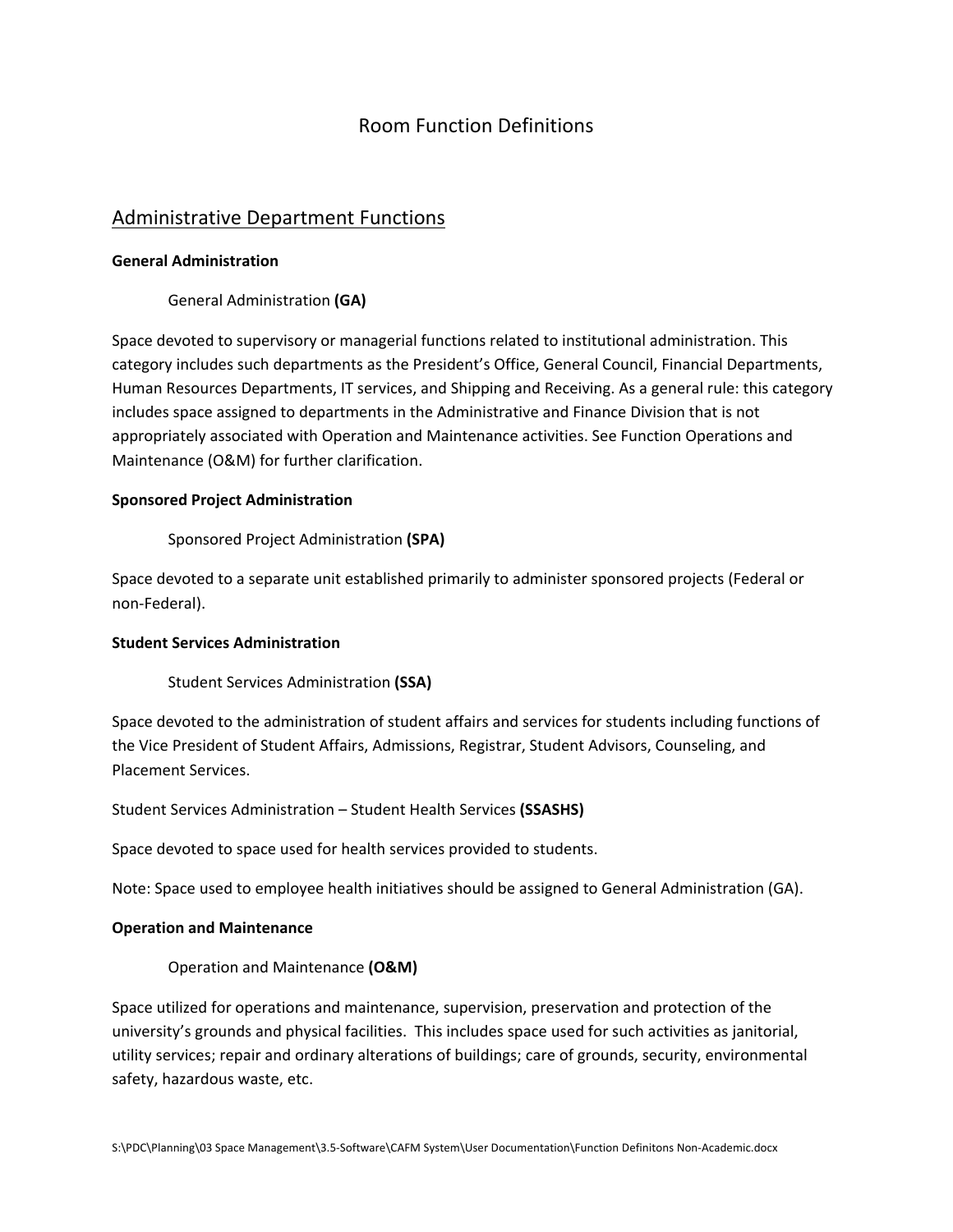#### **Other Institutional Activity**

#### Other Institutional Activity **(OIA)**

Space devoted to activities that are of an income producing nature. This includes residence halls and dining halls, student unions, intercollegiate athletics, bookstores, theaters, public museums and similar auxiliary enterprises. Also included are costs that are "allowable" to sponsored agreements, unless specifically agreed to under terms on the contract or grant.

#### **Specialized Service Facilities ‐ Utilities**

Specialized Service Facilities **(SSFU)**

Space assigned to Utilities service center.

### **Specialized Service Facilities ‐ UCIT**

Specialized Service Facilities **(SSFI)**

Space assigned to any UCit department.

#### **Instruction**

Continuing Education **(INSCT)**

Space devoted to making available to the general public instruction on a non‐credit basis. This includes space used to create publications or other media associated with this type of "continuing education" or "extension" classes.

#### **Vacant**

Vacant – Inactive **(VACI)**

Space that is not currently in use and is not under construction.

Vacant – Construction **(VACC)**

Space that is not in use because it is under construction.

#### **Non Institutional use**

Non Intuitional Use **(NIU)**